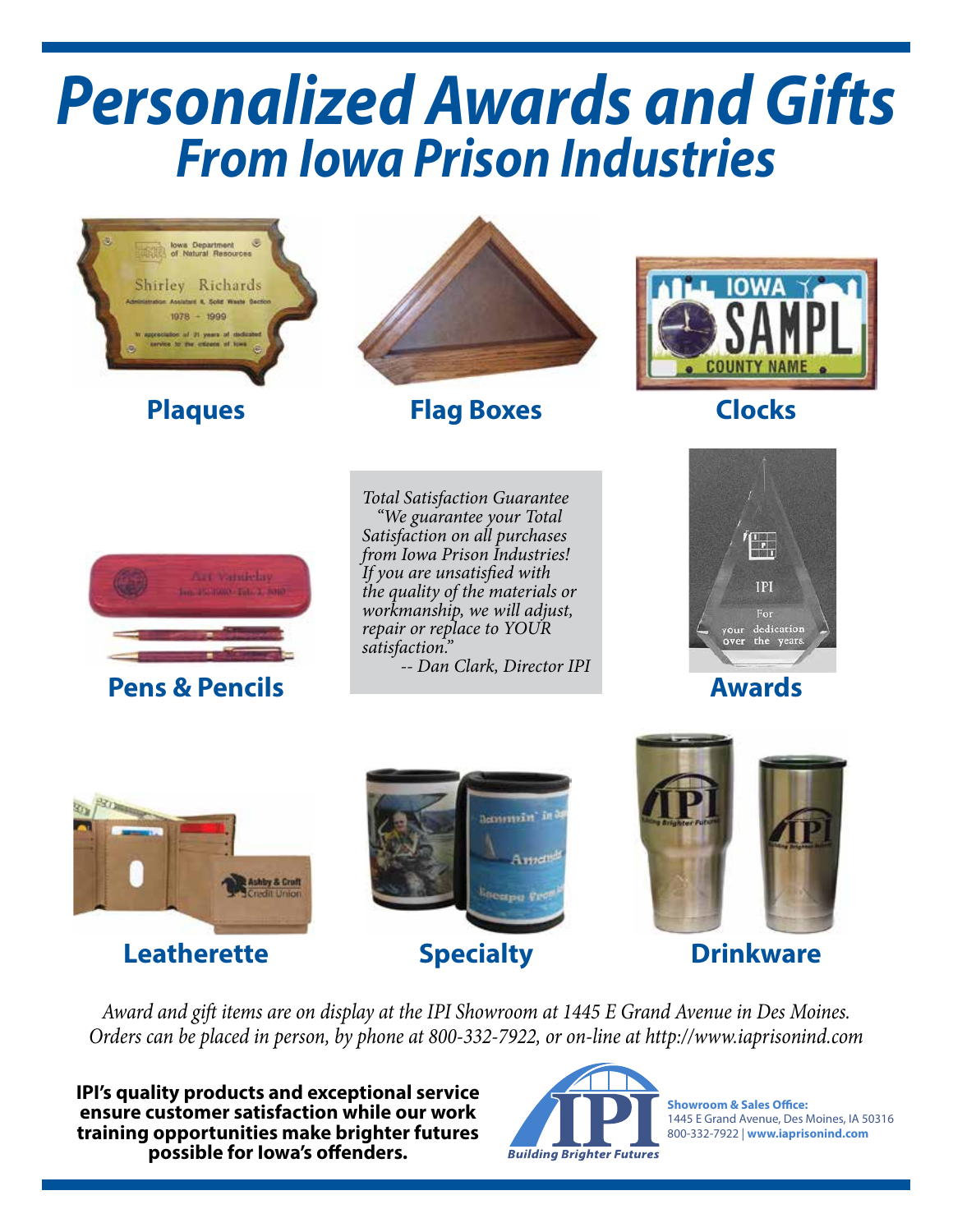**Awards** *Awards are available in a range of styles and price points.* 



### **Soaring Acrylic Award**

Black or Blue Accents Size: 1"d x 5"w x 7"h - \$42.00



### **Beveled Peak Crystal Award**

Padded gift box included Size: 1"d x 5 1/2"w x 8 1/2"h - \$47.45



**Beveled Arch Acrylic Award**

Size: 1"d x 4"w x 6.25"h - \$43.65



**Black Sparkle Acrylic Award** Size: 1.25"d x 5.5"w x 9"h

- \$72.00



**Beveled Peak Acrylic Award** Size: 1"d x 5"w x 7"h

- \$37.95



### **Contemporary Award**

Walnut wood with aluminum engraved plate Size: 1.75"d x 3"w x 10"h - \$40.00

![](_page_1_Picture_20.jpeg)

**Acrylic Book** Size:  $5"w \times 7"h$ - \$58.95

![](_page_1_Picture_22.jpeg)

![](_page_1_Picture_23.jpeg)

**Clear Dome Paperweight** Size:  $4"d \times 4"w \times 1"h$  $-$  \$19.00

*Text engraving included in award pricing, extra charges may apply for logos.*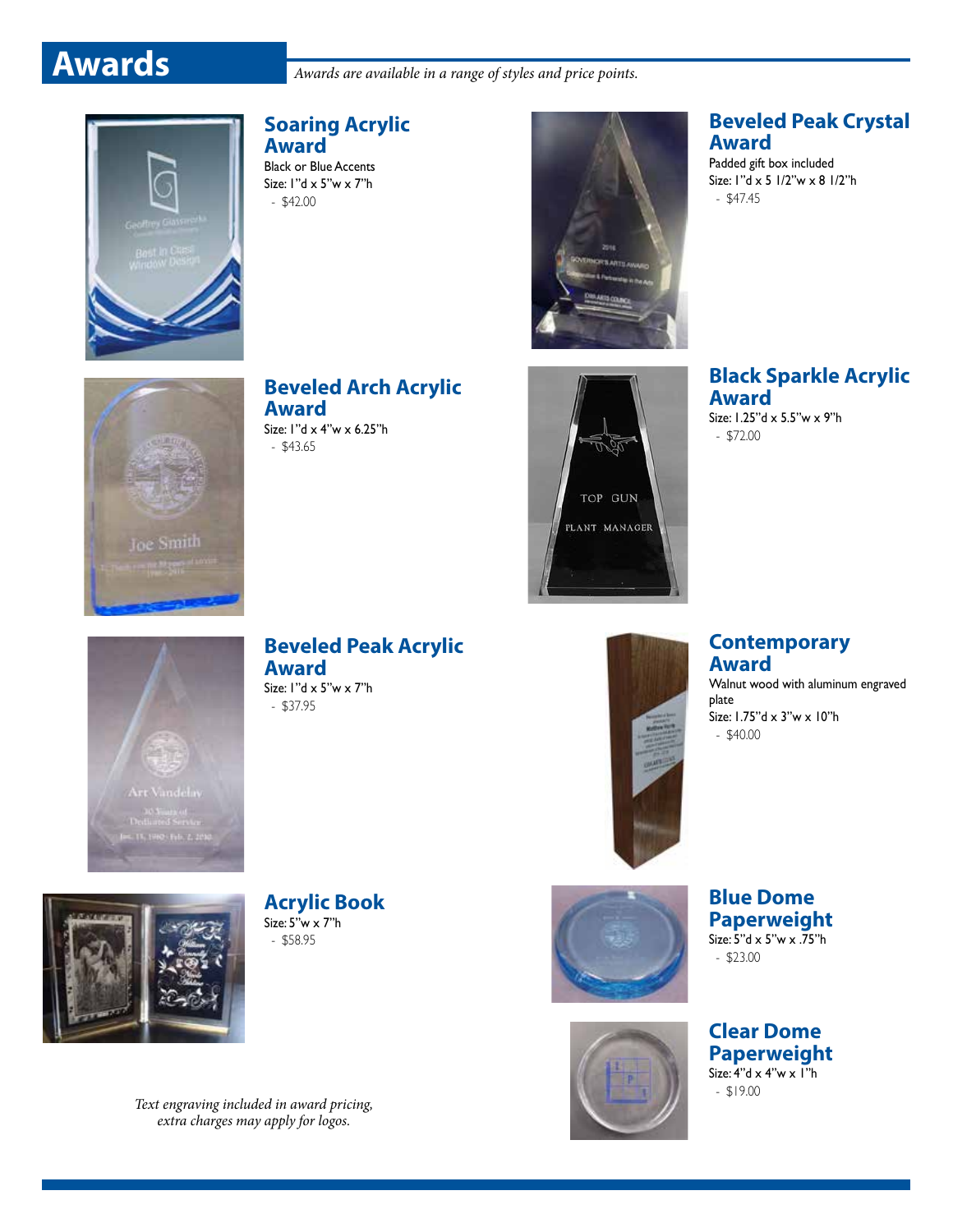Sgt. John Smith

Thank you for 30 years of service to the<br>Department of Corrections<br>- 1985-2015

 **Plaques** *Choose from several standard designs & sizes or have us create a custom design!*

### **Rectangle Plaque**

Size: 13"w x 10.5"h Oak or Walnut Wood Pricing: - Wood only: \$15.00

![](_page_2_Picture_4.jpeg)

### **State of Iowa Plaque - Large**

Size: 13"w x 9"h

Pricing:

- Wood Only: \$25.00
- With  $9''w \times 6''h$  brass plate: \$28.50
- With Iowa-shaped brass plate: \$55.00

Referent ó Happy the risks **Try semething new**  $\ddot{\text{o}}$ Imagine the presidential Remind general to play Expert adventures Make new plans Entertain a few wild ideas Napractioner quart Take rone pair for you Art Vandelay

### **Retirement Verse Plaque**

Size: 7"w x 9"h Pricing:

- Wood only: \$32.00
- Engraving included

![](_page_2_Picture_16.jpeg)

### **State of Iowa Plaque - Medium**

Size: 12"w x 8"h

- Pricing:
- Wood only: \$22.00 (shown) - With  $8''w \times 5''h$  brass plate: \$23.40

- With Iowa-shaped brass plate: \$45.00

### **State of Iowa Plaque - Small**

Size: 9"w x 6"h

Pricing: - Wood only: \$12.00

- With  $5"w \times 3"h$  brass plate:  $$12.40$
- With Iowa-shaped brass plate:
- \$25.00

*Unless otherwise noted, plaque prices do not include engraving charges. Add \$0.22 per character for engraving; extra charges will apply for logos.*

**New Vandelay** 

**Pens & Pencils** *Engravable pens & pencils are available individually or as sets that include a gift box.* 

### **Rosewood Pen &**

- **Pencil**
- Pen: \$10.25
- Pencil: \$15.00
- Set (includes pen, pencil and box): \$30.00

![](_page_2_Picture_36.jpeg)

### **Jet Black Pen & Pencil**

- Pen: \$11.95
- Pencil: \$15.00
- Set (includes pen, pencil and box): \$30.00

![](_page_2_Picture_41.jpeg)

### **White Pearl Pen & Pencil**

- Pen: \$15.00
- Pencil: \$15.00
- Set (includes pen, pencil and box): \$30.00

*Two lines of text engraving included in all Pen & Pencil pricing.*

![](_page_2_Picture_47.jpeg)

![](_page_2_Picture_48.jpeg)

## **Retirement Plaque**

Size: 5"w x 7"h

Pricing: - Wood only: \$15.00

- Engraving included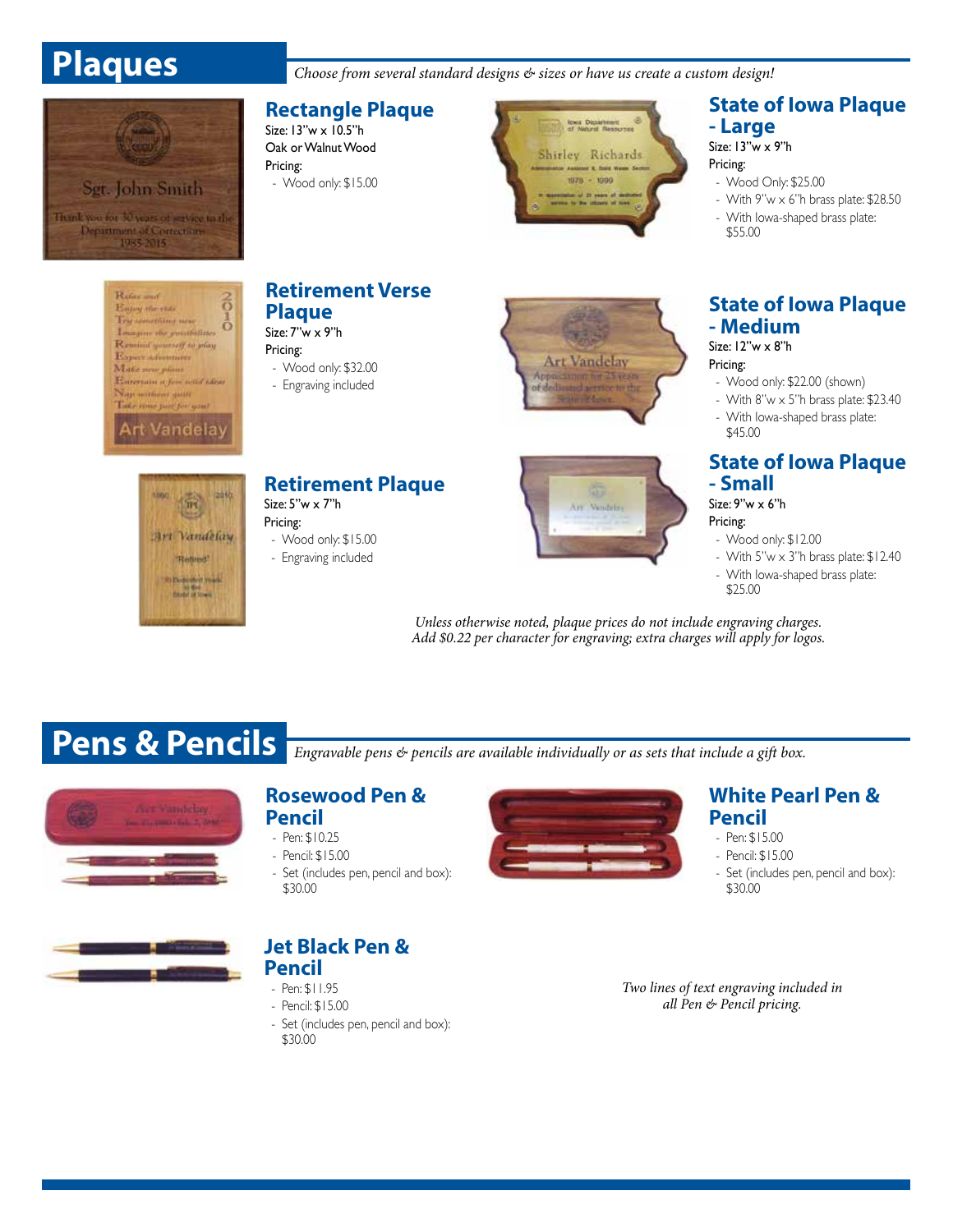## **Drinkware** *Glassware can be engraved with text and/or logos.*

![](_page_3_Picture_2.jpeg)

### **Polar Camel 10 oz Ringneck Tumbler**

- 10 colors available
- \$15.00
- Engraving included

![](_page_3_Picture_7.jpeg)

![](_page_3_Picture_8.jpeg)

### **Polar Camel Stemless Wine Tumbler**

- 15 colors available
- $-$  \$16.00
- Engraving included

![](_page_3_Picture_13.jpeg)

### **Stainless Steel Tumbler**

- Black 20oz.: \$20.00
- Black 30oz.: \$25.00
- Silver 20oz.: \$25.00
- Silver 30oz.:\$30.00
- Engraving included

![](_page_3_Picture_20.jpeg)

### **Polar Camel 20 oz Ringneck Tumbler**

- 15 colors available
- \$20.00
- Engraving included

### **Polar Camel Beverage Holder** - 15 colors available

hir

**Bullseye** 

- $-$  \$15.00
- Engraving included

### **Polar Camel 20 oz Leatherette Tumbler**

- 9 colors available
- \$25.00
- Engraving included

![](_page_3_Picture_34.jpeg)

- Engraving included

![](_page_3_Picture_36.jpeg)

### **Ceramic Coffee Mugs**

- \$13.50/each or \$43.00/set of 4
- Choose black, blue, green or red
- Engraving included

**Wine Glasses** -\$6.50/each or \$18.75/set of 4

- Engraving included

![](_page_3_Picture_45.jpeg)

![](_page_3_Picture_46.jpeg)

**Travel Mug** - \$5.25/each

- Full color printing included

### **Coffee mug**

- \$3.55/each - Full color printing included

### **Champagne Glasses**

- \$6.50/each or \$18.75/set of 4 - Engraving included

![](_page_3_Picture_52.jpeg)

![](_page_3_Picture_53.jpeg)

![](_page_3_Picture_54.jpeg)

![](_page_3_Picture_55.jpeg)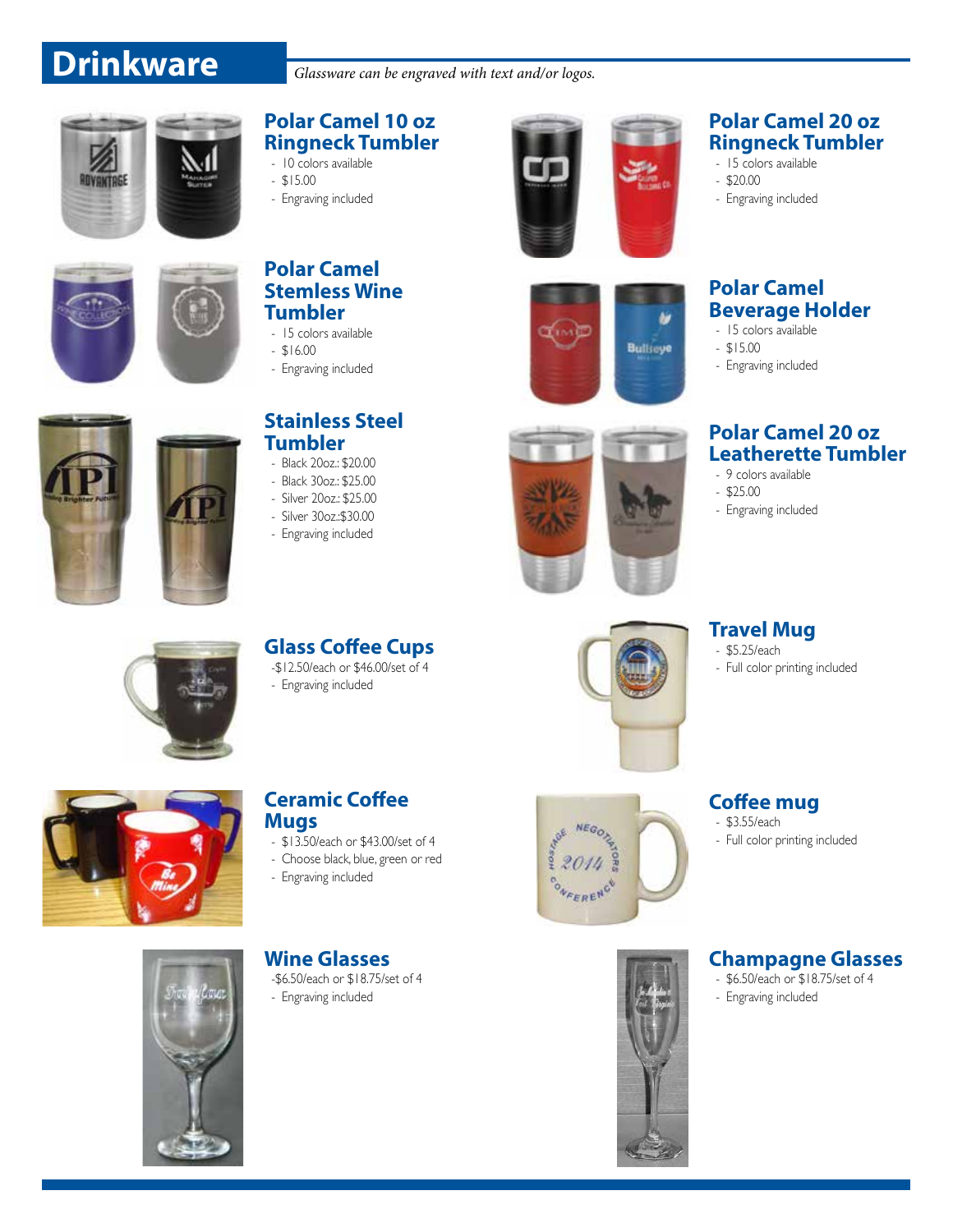![](_page_4_Picture_0.jpeg)

![](_page_4_Picture_2.jpeg)

### **Crystal Clock**

- Size: 7.25"w x 6"h - \$54.75
- Clear crystal with black trim
- White engraving

![](_page_4_Picture_7.jpeg)

### **Rosewood Clock**

- Size: 7.5"w x 8.25"h
- \$50.00 - Rosewood clock with gold metal columns
- Engraved gold metal plate

![](_page_4_Picture_12.jpeg)

### **Large Chiming Mantle Clock**

### Size: 6"d x 15"w x 11"h Pricing:

- Standard face plate: \$205.00-\$265.00
- Custom face plate: Add \$5
- Choose oak, walnut, maple or cherry wood with choice of stain
- Engraved brass plate  $(5"w \times 1"h)$ available at no charge

![](_page_4_Picture_19.jpeg)

### **"Take Time" Wall Clock with Retirement Verse**

Size: 8"w x 14"h

- \$43.00
- Optional engraving plate: \$5.00

![](_page_4_Picture_24.jpeg)

### **Small Oak Mantle Clock** Size: 3.5"d x 7"w x 6"h

![](_page_4_Picture_27.jpeg)

## Size: 4"d x 12"w x 5"h

- \$35.00-\$46.00

- Choose oak, walnut, maple or cherry wood with choice of stain
- Engraved brass plate (4"w x 1.375"h) available at no charge

![](_page_4_Picture_32.jpeg)

### **License Plate Clock** Small: \$30.00

Large: \$35.00

 **Flag Boxes** *Several sizes and styles of flag boxes are available to hold large or small flags.*

### **Large Flag Display**

**Case** Holds funeral flag

- \$60.00

![](_page_4_Picture_40.jpeg)

### **Small Flag Display Case**

Holds 3'x5' flag - \$40.00